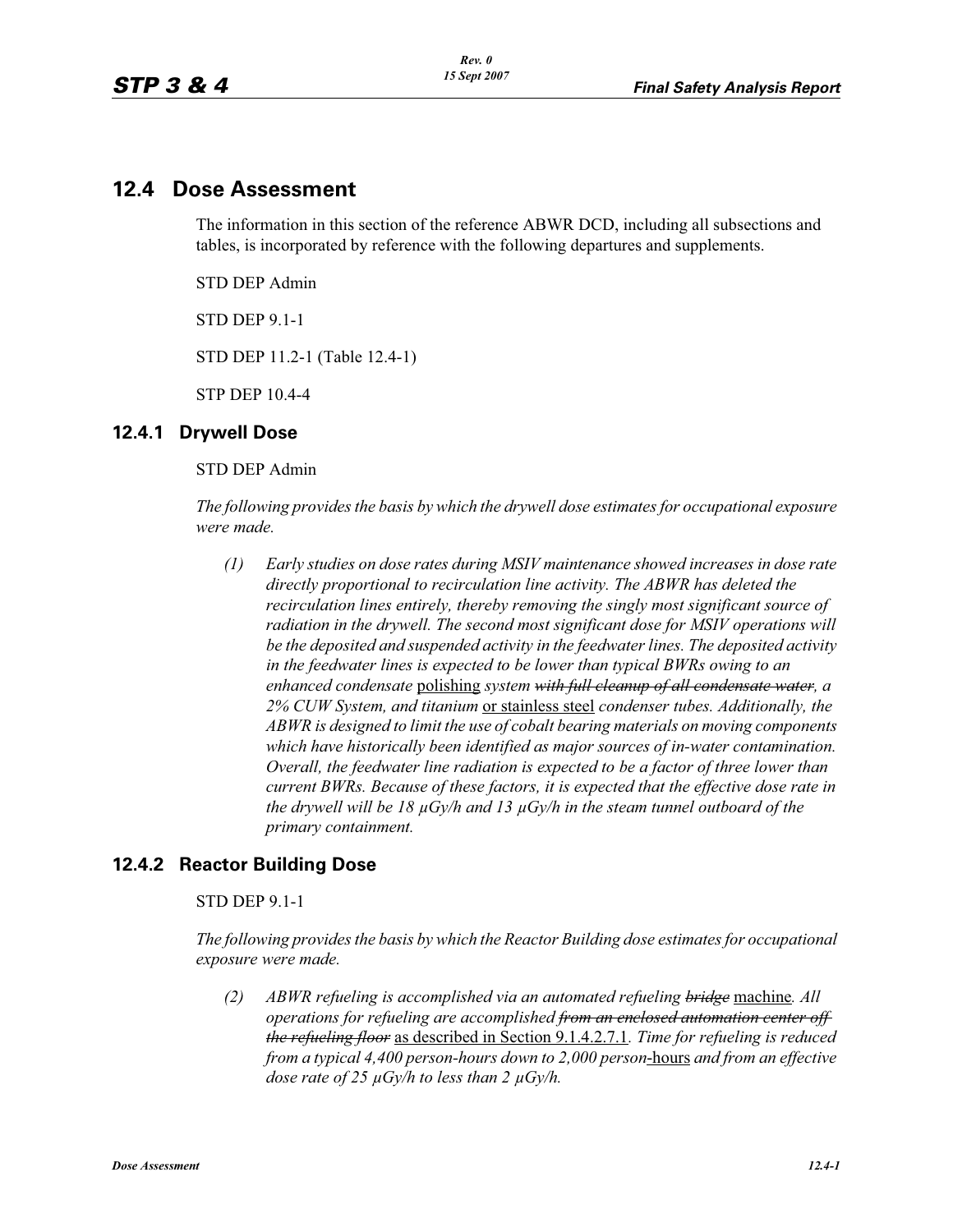## **12.4.3 Radwaste Building Dose**

#### STD DEP 11.2-1

This subsection is replaced in its entirety with the following.

Radwaste Building work consists of water processing, pump and valve maintenance, shipment handling, radwaste management, and general cleanup activity. Radwaste building doses result from routine surveillance, testing, and maintenance of the solid and liquid waste treatment equipment. The liquid treatment system collects liquid wastes from equipment drains, floor drains, filter backwashes, and other sources within the facility. The solid treatment system processes resins, backwash slurries, and sludge from the phase separator. It also processes dry active waste from the plant. Some examples of radwaste activities include resin dewatering, movement of casks and liners, filter handling, resin movement, and installation and removal of mobile radwaste processing skids. Both waste treatment systems are based on current mobile radwaste processing technology and avoid complex permanently installed components. All radwaste tankage and support systems are permanently installed. More of the radwaste operations involve remote handling than in a typical BWR. This, as well as improved maintenance procedures and a more flexible radwaste system and building design, leads to the estimated value shown in Table 12.4-1 for maintenance tasks in the Radwaste Building. The average dose rate shown in Table 12.4-1 is estimated for all operations.

## **12.4.4 Turbine Building Dose**

#### STP DEP 10.4-4

*(3) Work on the turbine hall condensate system typically requires 2,000 hours per year at an effective dose rate of 75 μGy/h. The condensate system in the ABWR uses a*  filter and polishing process *hollow-fiber filled filters which require* requires *half the maintenance of a typical system. In addition, with the plant incorporating Fe control in the Feedwater System and a significant reduction in cobalt bearing materials, the overall effective dose rate is estimated at half the above value.*

## **12.4.5 Work at Power**

#### STP DEP Admin

*Work at power typically requires 5,000 hours per year at an effective dose rate of 66 μGy/h for the BWR. This category covers literally all aspects of plant maintenance performed during normal operations from health physics coverage to surveillance, to minor equipment adjustment, and minor equipment repair. Overall, the ABWR has been designed to use more automatic and remote equipment. It is expected that items of routine monitoring will be performed by camera or additional instrumentation. Most equipment in the ABWR is palatalized, which permits quick and easy replacement and removal for decontamination and repair. Therefore, a reduction in actual hours needed at power is estimated at 1,000 hours less than the typical value. In the area of effective dose rate, the ABWR is expected to have significantly lower general radiation levels over current plants, owing to more stringent water chemistry controls, a full flow condensate flow system, a 2% cleanup water program, titanium*  or stainless steel *condenser tubes, Fe feedwater control, and low cobalt usage. In addition, the*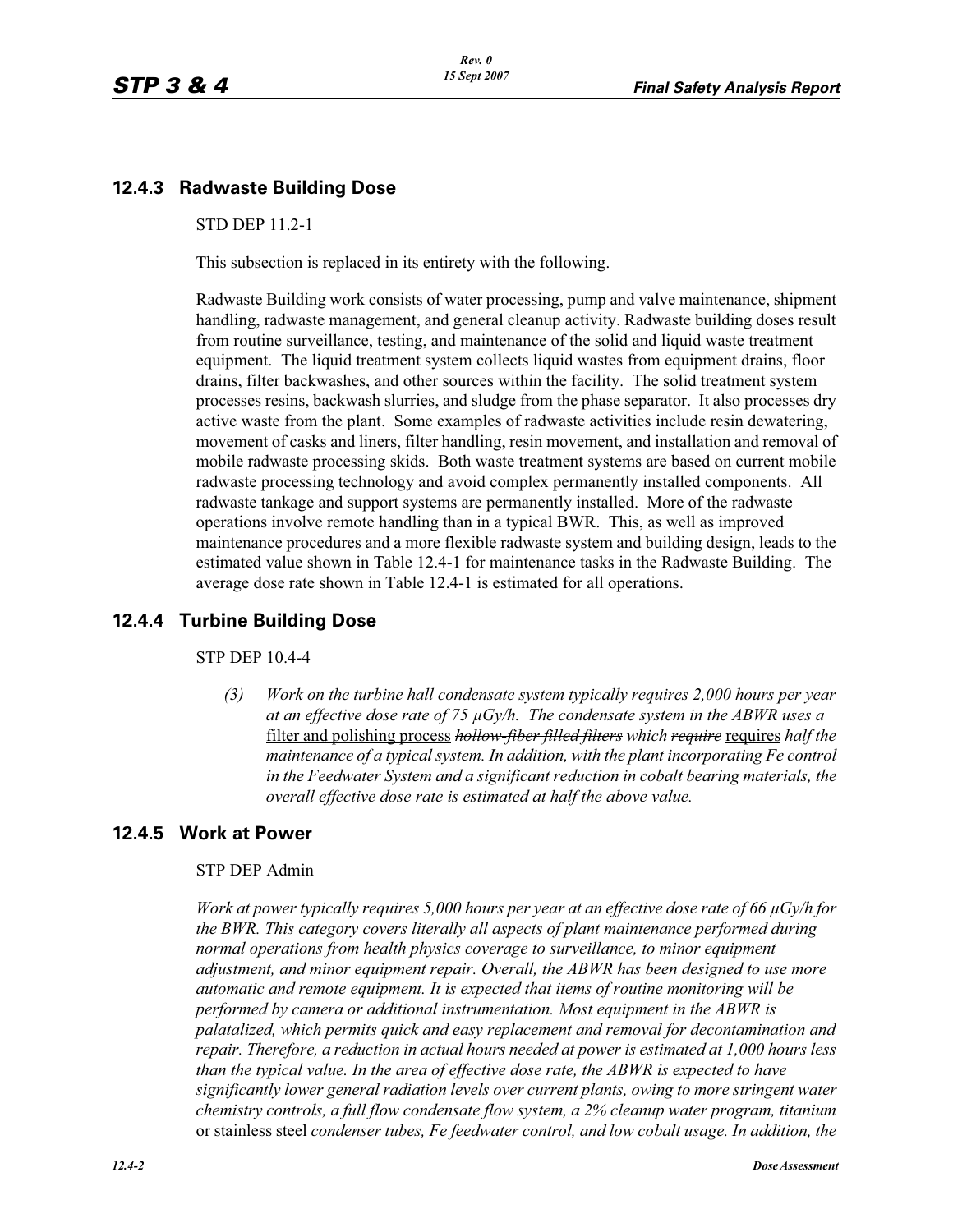*ABWR has in the basic design, compartmentalized all major pieces of equipment so that any piece of equipment can be maintained or removed for maintenance without affecting normal plant operations. This design concept thereby reduces radiation exposure to personnel maintaining or testing one piece of equipment from both shine and airborne contamination from other equipment. Finally, the ABWR has incorporated in the basic design the use of hydrogen water chemistry (HWC) and the additional shielding necessary to protect from the factor of six increase in N-16 shine produced through the steamlines into the Turbine Building. For normally occupied areas, sufficient shielding is provided to protect from N-16 shine. In areas which may be occupied temporarily for specific maintenance or surveillance tasks and where additional shielding is not appropriate (for the surveillance function) or deemed reasonable, the HWC injection can be stopped causing the N-16 shine to decrease to within normal operating BWR limits within 90 seconds and thus permitting those actions needed. Overall, it is estimated that the effective dose rate for work at power will be slightly over two thirds the typical rate or 40 μGy/h.*